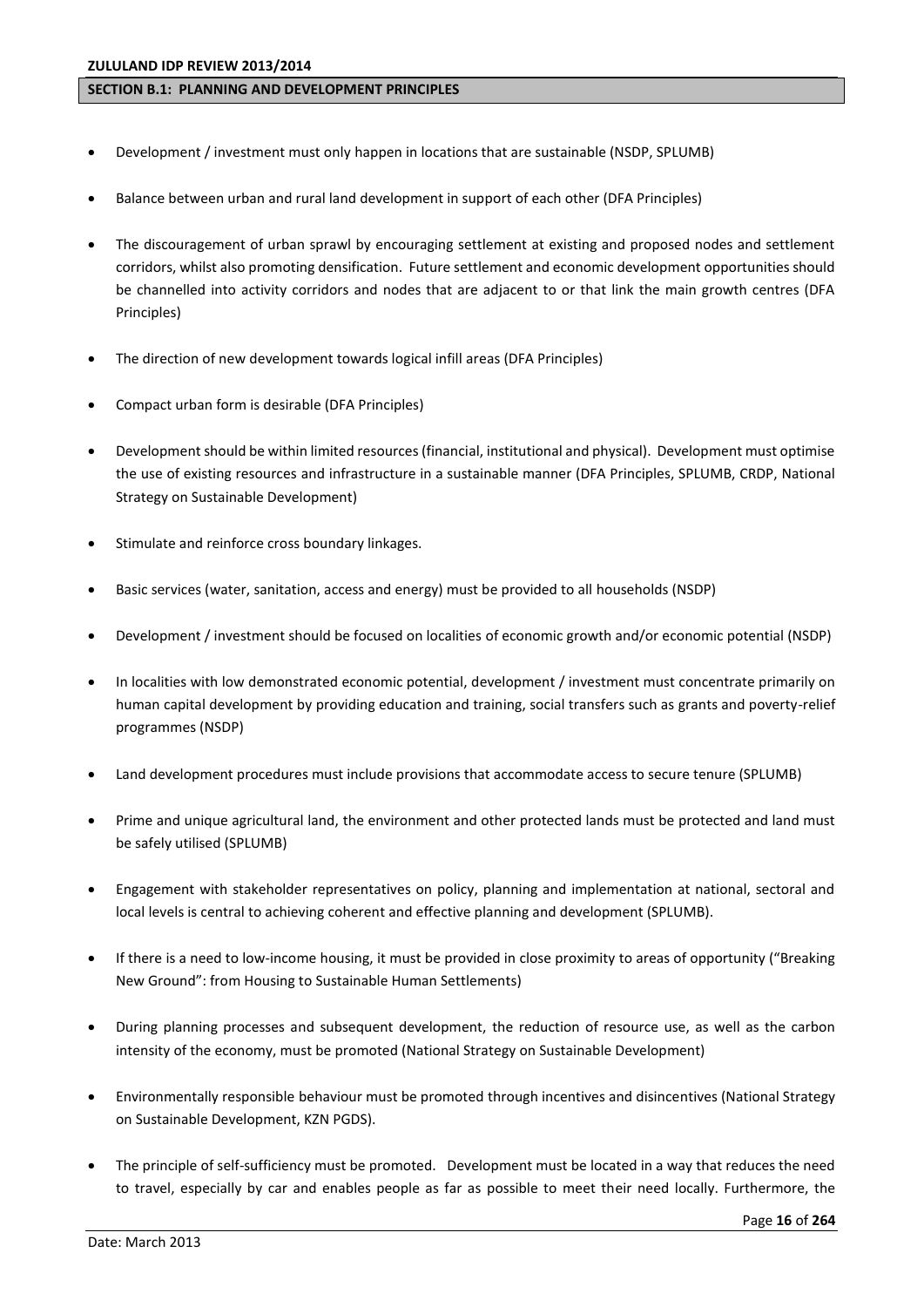principle is underpinned by an assessment of each areas unique competencies towards its own self-reliance and need to consider the environment, human skills, infrastructure and capital available to a specific area and how it could contribute to increase its self-sufficiency (KZN PGDS)

 Planning and subsequent development must strive to provide the highest level of accessibility to resources, services and opportunities (KZN PGDS)

## **SECTION B.2: GOVERNMENT PRIORITIES& APPLICATION THEREOF**

*This can only be completed with the Final IDP Review, once the Strategies have been finalised.*

### **1. MILLENNIUM DEVELOPMENT GOALS**

The United Nations Millennium Development Goals (to meet set targets by 2015):

| No.    | <b>Millennium Development Goals</b>                   | <b>Application Thereof</b>                            |
|--------|-------------------------------------------------------|-------------------------------------------------------|
| Goal 1 | Eradicate<br>extreme<br>poverty<br>and                | This can only be completed with the Final IDP Review. |
|        | hunger                                                |                                                       |
| Goal 2 | Achieve universal primary education                   | This can only be completed with the Final IDP Review. |
| Goal 3 | gender<br>equality<br>Promote<br>and<br>empower women | This can only be completed with the Final IDP Review. |
| Goal 4 | Reduce child mortality                                | This can only be completed with the Final IDP Review. |
| Goal 5 | Improve maternal health                               | This can only be completed with the Final IDP Review. |
| Goal 6 | Combat HIV/AIDS, malaria and other<br>diseases        | This can only be completed with the Final IDP Review. |
| Goal 7 | Ensure environmental sustainability                   | This can only be completed with the Final IDP Review. |
| Goal 8 | Develop a global partnership for<br>development       | This can only be completed with the Final IDP Review. |

| . PLAN PRIORITIES<br><b>NATIONAL</b> |
|--------------------------------------|
|--------------------------------------|

The National Planning Commission issued the first draft of the National Development Plan in November 2011 for  $consideration - its priorities are summarised in the table below:$ 

| No. (in no specific<br>order) | <b>National Plan Priorities</b> | <b>Application Thereof</b>                            |
|-------------------------------|---------------------------------|-------------------------------------------------------|
|                               | Create jobs                     | This can only be completed with the Final IDP Review. |
|                               | Expand infrastructure           | This can only be completed with the Final IDP Review. |
| 3                             | Use resources properly          | This can only be completed with the Final IDP Review. |
| 4                             | Inclusive planning              | This can only be completed with the Final IDP Review. |

Page **17** of **264**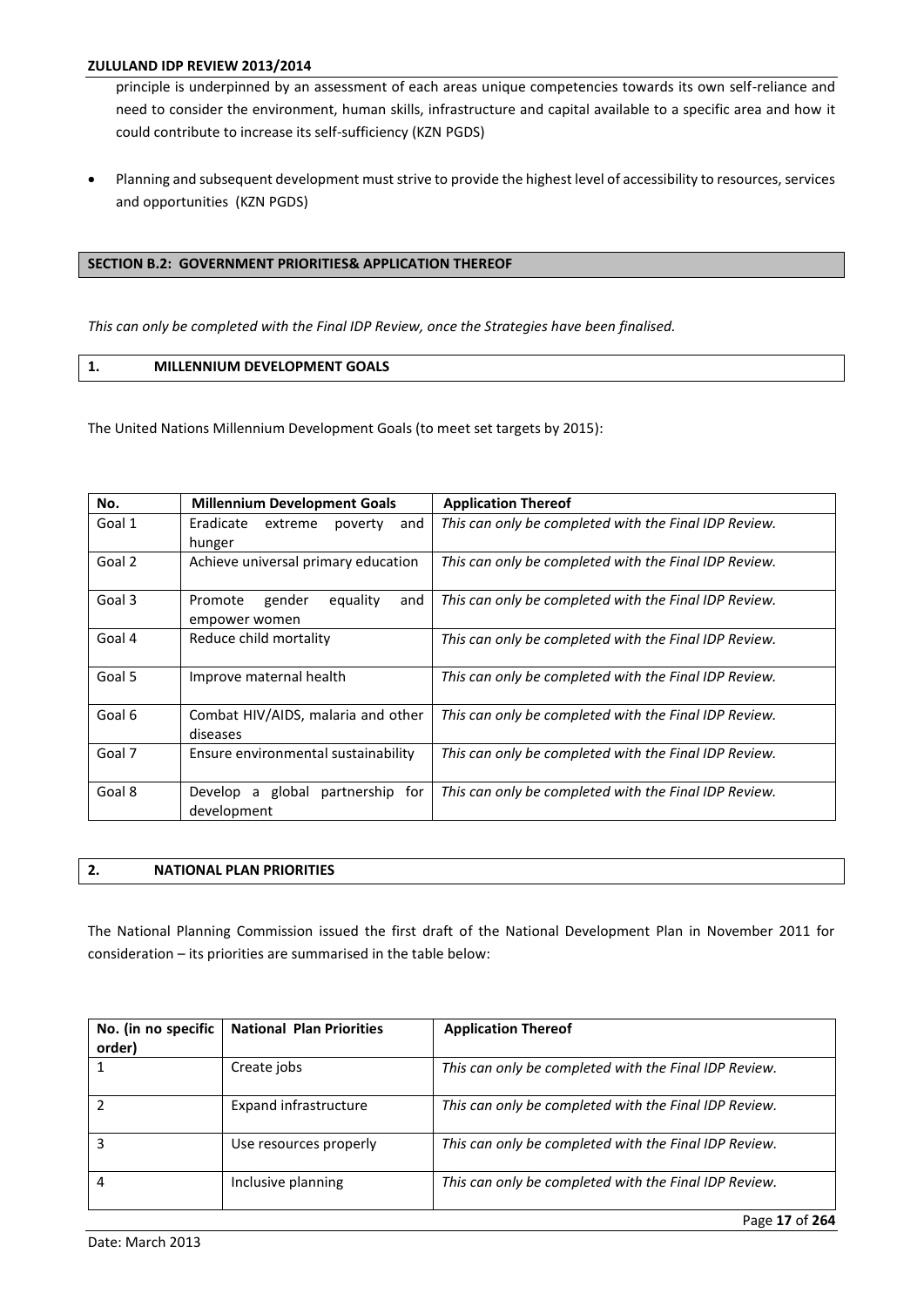|   | Quality education         | This can only be completed with the Final IDP Review. |
|---|---------------------------|-------------------------------------------------------|
| 6 | <b>Quality healthcare</b> | This can only be completed with the Final IDP Review. |
|   | Build a capable state     | This can only be completed with the Final IDP Review. |
| 8 | Fight corruption          | This can only be completed with the Final IDP Review. |
| q | Unite the nation          | This can only be completed with the Final IDP Review. |

# **3. 12 NATIONAL OUTCOMES**

The 12 National Outcomes that all provincial governments must align to are:

| No. | <b>National Outcome</b>                                                                                                   | <b>Application Thereof</b>                            |
|-----|---------------------------------------------------------------------------------------------------------------------------|-------------------------------------------------------|
| 1   | Quality basic education                                                                                                   | This can only be completed with the Final IDP Review. |
| 2   | A long and healthy life for all<br>South Africans                                                                         | This can only be completed with the Final IDP Review. |
| 3   | All people in South Africa are<br>and feel safe                                                                           | This can only be completed with the Final IDP Review. |
| 4   | Decent employment through<br>inclusive economic growth                                                                    | This can only be completed with the Final IDP Review. |
| 5   | Skilled and capable workforce<br>to support an inclusive growth<br>path                                                   | This can only be completed with the Final IDP Review. |
| 6   | An efficient, competitive and<br>infrastructure<br>responsive<br>network                                                  | This can only be completed with the Final IDP Review. |
| 7   | Vibrant, equitable, sustainable<br>communities<br>rural<br>contributing<br>food<br>towards<br>security for all            | This can only be completed with the Final IDP Review. |
| 8   | Sustainable<br>human<br>settlements<br>and<br>improved<br>quality of household life                                       | This can only be completed with the Final IDP Review. |
| 9   | Responsive,<br>accountable,<br>effective and efficient local<br>government system                                         | This can only be completed with the Final IDP Review. |
| 10  | Protect and<br>enhance<br>our<br>environmental<br>assets<br>and<br>natural resources                                      | This can only be completed with the Final IDP Review. |
| 11  | Create a better South Africa, a<br>better Africa, and a better<br>world                                                   | This can only be completed with the Final IDP Review. |
| 12  | An efficient, effective and<br>development oriented public<br>service and an empowered,<br>fair and inclusive citizenship | This can only be completed with the Final IDP Review. |

# **4. 5 NATIONAL PRIORITIES**

The Five National and Six Provincial Priorities include the following: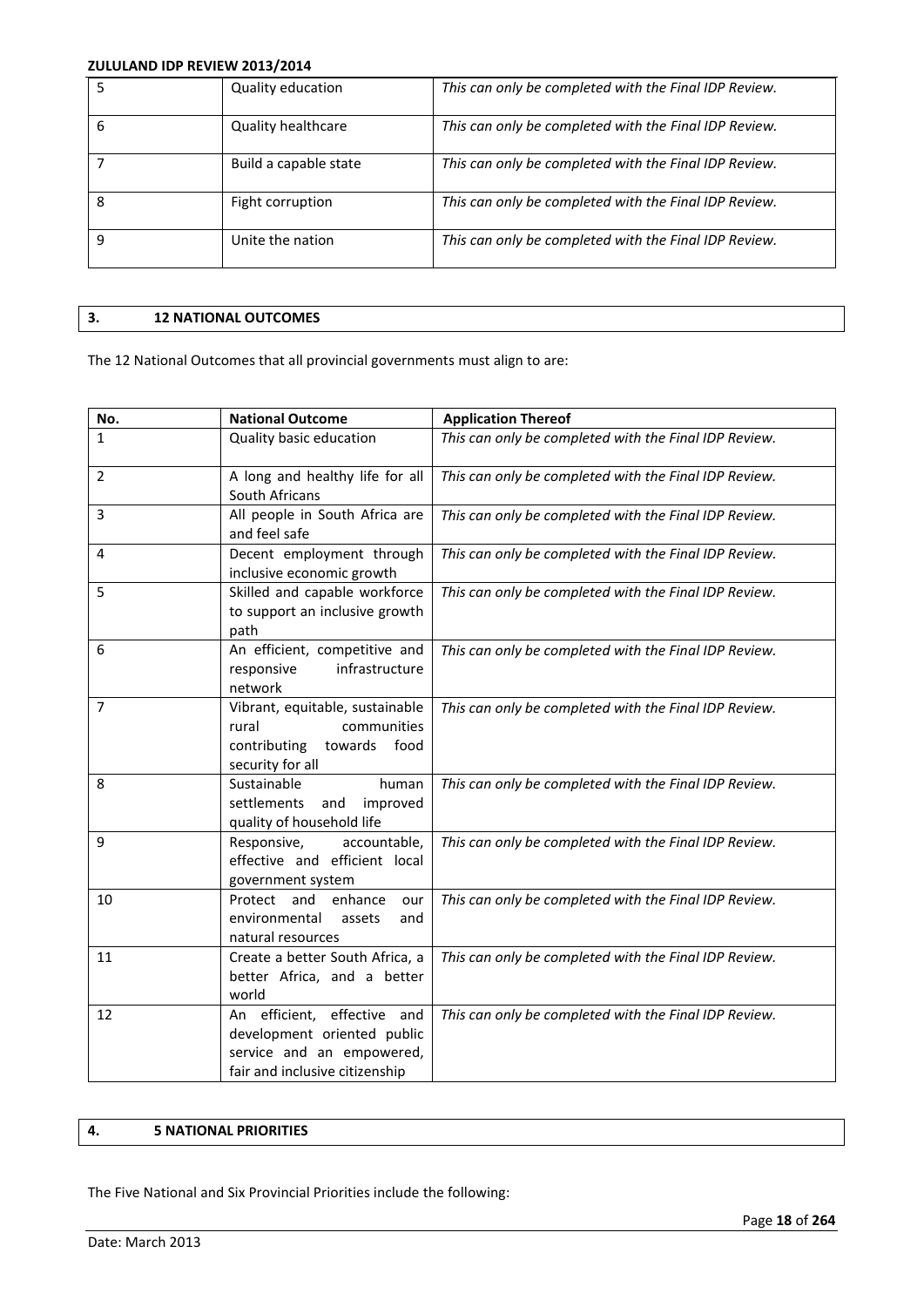| No. | Five National (Including 6 <sup>th</sup>                                                         | <b>Application Thereof</b>                            |
|-----|--------------------------------------------------------------------------------------------------|-------------------------------------------------------|
|     | <b>Provincial) Priorities</b>                                                                    |                                                       |
|     | Job creation (Decent work and<br>Economic growth)                                                | This can only be completed with the Final IDP Review. |
| 2   | Education                                                                                        | This can only be completed with the Final IDP Review. |
| 3   | Health                                                                                           | This can only be completed with the Final IDP Review. |
| 4   | food<br>development,<br>Rural<br>security and land reform                                        | This can only be completed with the Final IDP Review. |
| 5   | Fighting crime and corruption                                                                    | This can only be completed with the Final IDP Review. |
| 6   | Nation-building and<br>good<br>governance (State<br>of KZN<br>Province Address February<br>2010) | This can only be completed with the Final IDP Review. |

# **5. STATE OF THE NATION ADDRESS**

The State of the Nation Address was delivered by His Excellency, Jacob G Zuma, President of the Republic of South Africa on the occasion of the joint sitting of Parliament in Cape Town on 14 February 2013.

The President reported on progress made with the implementation of the National Plan and reiterated that the priorities as expressed in the National Plan need to be addressed.

### **6. STATE OF THE PROVINCE (KZN) ADDRESS**

The State of the KwaZulu-Natal Province Address was delivered by the Honourable Premier of the Province, Dr ZL Mkhize, on 21 February 2012. In his address the Premier aligns the Province with the strategic direction provided by the State of the Nation Address in meeting the challenges of unemployment, poverty and inequality. The Premier notes that the creation of decent work and building the economy has been highlighted as top priority for Government and, consequently, the Province will respond by directing and demonstrating the opportunities available through integrated Government investment, infrastructural development and targeted policy choices.

In his address the Premier touches on a number of service delivery, social and economic focus areas that have an impact on the communities in the Province including  $-$ 

| No. | <b>KZN Focus Areas</b>                                                       | <b>Application Thereof</b>                            |
|-----|------------------------------------------------------------------------------|-------------------------------------------------------|
|     | Health, schools and roads                                                    | This can only be completed with the Final IDP Review. |
|     | infrastructure                                                               |                                                       |
|     | Human Settlements - access to                                                | This can only be completed with the Final IDP Review. |
|     | housing                                                                      |                                                       |
|     | Access to potable water and an<br>standard<br>acceptable<br>of<br>sanitation | This can only be completed with the Final IDP Review. |